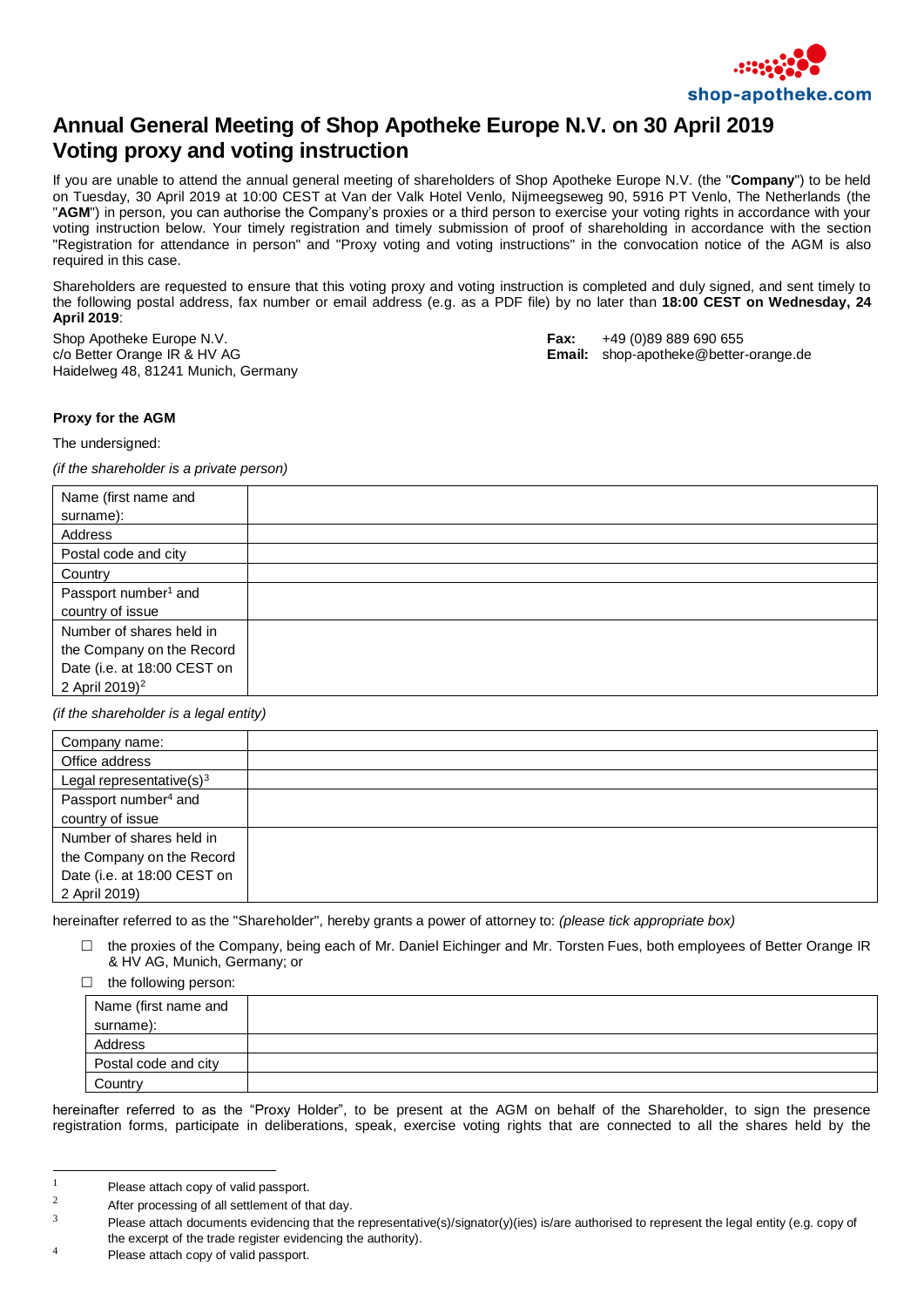Shareholder in respect of the items on the AGM 2019 agenda in accordance with the voting instruction below, and do whatever the Proxy Holder may deem necessary, all with the authority of substitution.

The Shareholder hereby agrees to indemnify and to hold harmless the Proxy Holder against any claims, actions or proceedings made against the Proxy Holder and against any damages, costs and expenses that the Proxy Holder might incur in connection with this power of attorney.

This power of attorney is governed by Dutch law. Disputes, if any, with respect to this power of attorney shall be exclusively submitted to the competent court in The Netherlands.

In the event that the Shareholder later decides to attend the AGM in person, he/she/it has the possibility to withdraw this power of attorney and voting instruction prior to the AGM at the reception desk of the venue of the AGM.

## **Voting instruction**

For a valid vote, only mark one box per voting item. In the event that this power of attorney is granted without voting instruction, it shall be deemed to be a voting instruction in favour of the voting item if the proposal is made by the managing board and/or the *supervisory board of the Company where no voting instruction was given, and against the other voting item for all other proposals.*

| Individual voting instruction for agenda items (voting items only):                                                                                                                                      | <b>FOR</b> | <b>AGAINST</b> | <b>ABSTAIN</b> |
|----------------------------------------------------------------------------------------------------------------------------------------------------------------------------------------------------------|------------|----------------|----------------|
| Agenda item 3.c.: Adoption of the annual accounts for the financial year 2018                                                                                                                            | □          | $\Box$         | $\Box$         |
| Agenda item 3.e.: Proposal to allocate the results of the financial year 2018                                                                                                                            | □          | □              | $\Box$         |
| Agenda item 4.a.: Discharge from liability of all members of the managing board for the<br>performance of their duties during the past financial year                                                    |            | $\Box$         | $\Box$         |
| Agenda item 4.b.: Discharge from liability of all members of the supervisory board for the<br>performance of their duties during the past financial year                                                 | $\Box$     | □              | □              |
| Agenda item 5.a.: Appointment of the external auditor to audit the annual accounts of the<br>Company for the financial year ending 31 December 2019                                                      |            | $\Box$         | □              |
| Agenda item 6.b.: Final discharge from liability of Mr. Michael Köhler for the performance of<br>his duties as member of the managing board                                                              |            | $\Box$         | □              |
| Agenda item 6.c.: Appointment of Mr. Stefan Feltens as a member of the managing board                                                                                                                    | □          | $\Box$         | $\Box$         |
| Agenda item 6.d.: Approval and ratification of granting stock options to Mr. Stefan Feltens                                                                                                              | □          | $\Box$         | □              |
| Agenda item 6.e.: Re-appointment of Mr. Dr. Ulrich Wandel as a member of the managing<br>board                                                                                                           | $\Box$     | □              | □              |
| Agenda item 6.f.: Re-appointment of Ms. Theresa Holler as a member of the managing<br>board                                                                                                              | $\Box$     | $\Box$         | $\Box$         |
| Agenda item 6.g.: Re-appointment of Mr. Stephan Weber as a member of the managing<br>board                                                                                                               | □          | □              | □              |
| Agenda item 6.h.: Re-appointment of Mr. Marc Fischer as a member of the managing board                                                                                                                   | □          | $\Box$         | $\Box$         |
| Agenda item 7.a.: Re-appointment of Mr. Jan Pyttel as a member of the supervisory board                                                                                                                  |            | $\Box$         | $\Box$         |
| Agenda item 7.b.: Re-appointment of Mr. Björn Söder as a member of the supervisory<br>board                                                                                                              |            | $\Box$         | $\Box$         |
| Agenda item 7.c.: Re-appointment of Mr. Frank Köhler as a member of the supervisory<br>board                                                                                                             |            | □              | $\Box$         |
| Agenda item 7.d.: Re-appointment of Mr. Jérôme Cochet as a member of the supervisory<br>board                                                                                                            |            | $\Box$         | $\Box$         |
| Agenda item 8.a.: Proposal regarding the granting of rights to acquire shares (stock<br>options) to employees                                                                                            |            | $\Box$         | $\Box$         |
| Agenda item 9.a.: Revocation of the current designation of the managing board as the<br>corporate body authorised to issue shares and/or grant rights to acquire shares subject to<br>certain conditions |            | $\Box$         | $\Box$         |